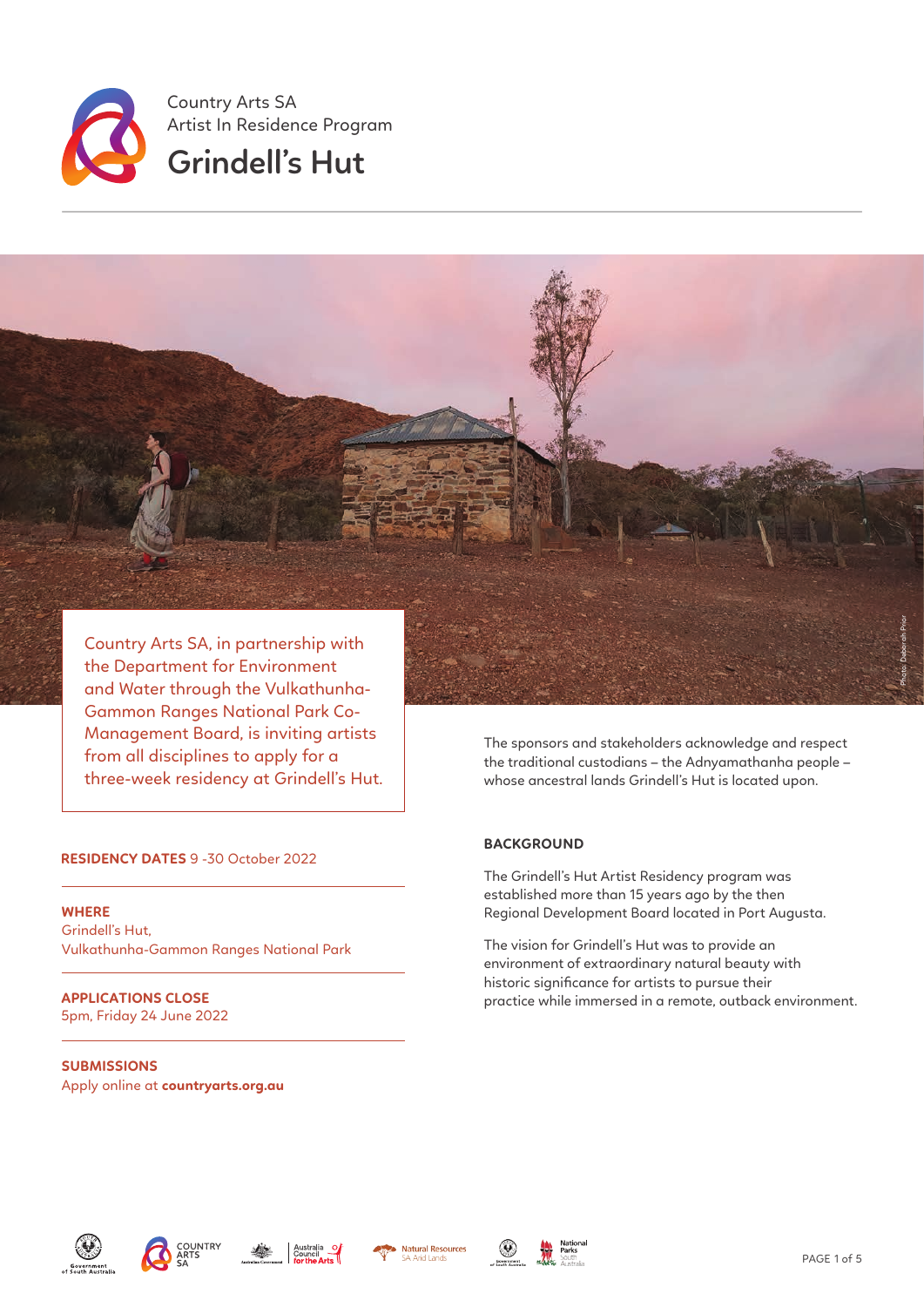

# **LOCATION**

Grindell's Hut is located in the heart of the Vulkathunha-Gammon Ranges National Park on a hillside with spectacular views over the valleys and foothills of the Illinawortina Pound and the Blue Range.

The McLachlan Pastoral Company built the hut in the 1950's as a Boundary Rider's Hut and Outstation for the Balcanoona Pastoral Lease. The original hut built in the late 1800s by Grindell still stands just behind the newer hut.

### **THE VULKATHUNHA-GAMMON RANGES**

The Vulkathunha-Gammon Ranges, reputable for its mountains, native flora and fauna, and Aboriginal and colonial heritage, is situated at the Northern end of the Flinders Ranges. The Park protects significant Aboriginal and European heritage sites.

The first area of the Vulkathunha-Gammon Ranges National Park was proclaimed in 1970, covering an initial 15,550 hectares. Following the purchase of the Balcanoona Pastoral Station Lease, the 82,000 hectare property was added to the park in 1982. The park now covers 128,228 hectares of land.

The traditional owners of the Vulkathunha-Gammon Ranges National Park are the Adnyamathanha people who continue to have strong ties with their country, ancestors, law and culture. Traditional owners co-manage the Park with the South Australian Government through the Vulkathunha-Gammon Ranges National Park Co-Management Board.

The Adnyamathanha name Vulkathunha was officially assigned to the Park in May 2003 and the word literally means 'old lady' and reflects a significant Adnyamathanha story connected with this country. The more recent history of Vulkathunha-Gammon Ranges has included mining, smelting and pastoralism.

Illinawortina Pound, adjacent to Grindell's Hut, is in the Vulkathana-Gammon Range and can be accessed via Copley (6km north of Leigh Creek). It is approximately 365 kilometres North of Port Augusta with the last 100km on unsealed roads with many rough creek crossings (4WD vehicle required).

### **HOW TO GET THERE**

A 4WD vehicle is required as the Hut is in a remote location and roads may be closed or have restricted access.

The hut is located on Wortupa Loop Road, 26 km from the Park Headquarters at Balcanoona. The access road is not recommended for 2WD vehicles due to rocky sections, steep slopes and creek crossings. From Balcanoona, follow the Arkaroola Road for approximately 10km. Turn left at the sign posted intersection and follow the road through to Grindell's Hut.

Please note: Roads may be closed or have restricted access. For latest updates contact Transport SA 1300 361 033.

## **ELIGIBILITY**

- All Australian permanent residents over the age of 18 are eligible to apply
- Residents of regional South Australia are encouraged to apply
- Aboriginal and Torres Strait Islander artists are strongly encouraged to apply

### **RESIDENCY DURATION**

The residency runs for 3 weeks from October 9 - 30, 2022.

### **ARTIST SELECTION**

The successful artist will be selected by an assessment panel.

### **PROJECT COORDINATION**

Country Arts SA will be responsible for the coordination of the project and liaising between the artists and the surrounding Nepabunna and Iga Warta communities.

The Vulkathunha-Gammon Ranges National Park Ranger has a strong knowledge of the region and will work closely with Country Arts SA staff to support the residency and liaise with the artist while they are in residence.











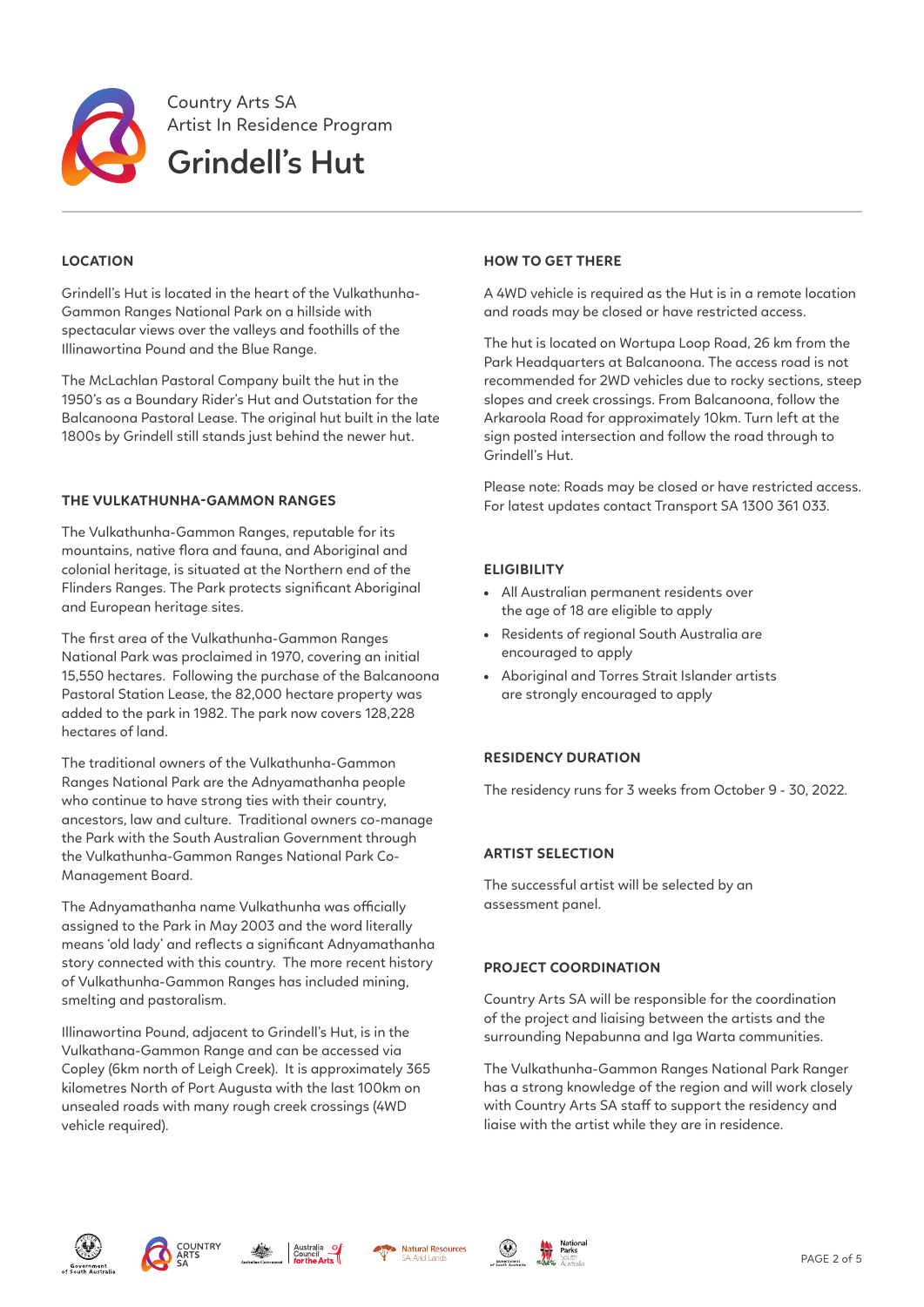

## **COMMUNITY ENGAGEMENT AND FINAL REPORT**

The artist will be expected to develop a proposal of how they intend to engage with local Aboriginal community members through the delivery of an arts workshop to support skills development in the Nepabunna community, as part of the residency. Nepabunna is 95 kms from Grindell's Hut.

The artist is also asked to consider the donation of an artwork from their residency to the Vulkathunha-Gammon Ranges National Park Co-Management Board.

## **RELATIONSHIP WITH LOCAL COMMUNITY**

Artists will have the opportunity to meet with local Aboriginal community members and will be supported to ensure correct protocols are respected and followed and the Aboriginal community feels welcome and able to engage with the project.

Artists are reminded they are staying in a National Park and National Park Regulations apply:

- Leave your pets at home
- Take your rubbish with you and be proactive in recycling
- Observe fire restrictions, usually November 1 April 30 (check the CFS Hotline on 1300 362 361)
- Camp only in designated areas
- Respect geological, cultural and heritage sites
- Be respectful of Aboriginal culture
- Keep our wildlife wild do not feed or disturb animals or remove native plants
- Keep to defined vehicle tracks and walking trails
- Be considerate of other park users
- Leave behind a low impact, eco-friendly footprint on the surrounding environment
- Keep the premises and grounds in a safe, clean and tidy condition
- You must have a reliable 4WD vehicle, suitable clothing and be responsible at all times, especially when it comes to your safety

# **PAYMENT**

The successful artist will be paid \$3000 (excluding GST), to be paid in three stages:

- \$1500 at the commencement of the residency
- \$1000 half way through
- \$500 upon receipt of their final report

Please note, collaborative teams of artists may apply but the total artist fee for the group is \$4000 (excluding GST).

If you would like to apply as a team you must speak with Country Arts SA's Cultural Programming Manager about your project prior to applying.

## **EXPENSES**

## **Paid by Country Arts SA**

- Accommodation in Port Augusta en route to Grindell's Hut
- Costs associated with studio
- \$500 will be allocated to workshop materials

### **Paid by artist**

- Own materials
- Public liability insurance

# **TRAVEL AND ACCOMODATION**

- A travel budget of \$500 will be paid to the artist
- Country Arts SA will provide a living away from home allowance to the artist of \$350 per week (up to \$1050 in total) for the period of the residency
- The artist is responsible for transport to and from Grindell's Hut. A 4WD vehicle is required and access to Grindell's Hut is via Balcanoona. Further details will be provided to the successful applicant
- Country Arts SA will provide two nights' accommodation in the Port Augusta region for the successful applicant – one night on the way to Grindell's Hut, and one night on the return trip from Grindell's Hut









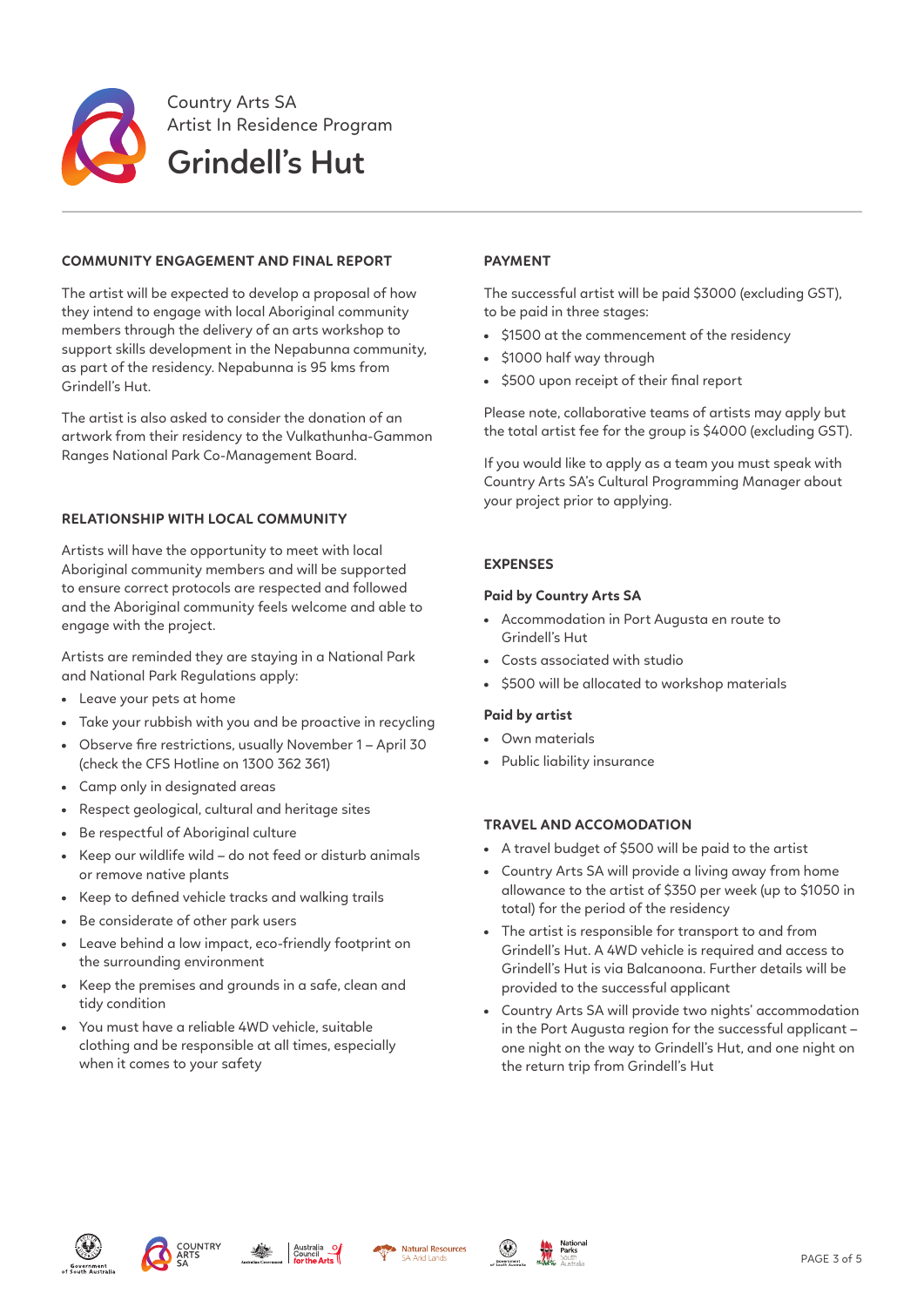

## **GROUP APPLICATIONS**

This residency program is intended for one artist. Applicants wanting to jointly apply with another artist or as part of a group are eligible to do so but should note that the living and accommodation allowance will not be increased.

## **ADDITIONAL GUESTS AT GRINDELL'S HUT**

Members of the artist's family or friends are encouraged to stay during this period to help break the isolation.

There is a maximum of eight people allowed. You will need to advise Country Arts SA and Parks Management of any additional guests that will be accompanying you before the residency commences.

### **BOND & RENTAL FEES**

A bond of \$400 is withheld by Country Arts SA for the duration of the residency. The artist is responsible for repair costs where damage has been incurred during the residency period.

General maintenance repairs are the responsibility of Parks Management. The final payment of \$400 shall be paid upon satisfactory inspection of the Hut following the artist residency.

Rental fees are waived for the period the artist is in residence, which is supported by the Vulkathunha-Gammon Ranges National Park Co-Management Board.

#### **GRINDELL'S HUT FEATURES AND AMENITIES**

- Bedroom one sleeps two (one queen bed)
- Bedroom two sleeps 4 (two sets of bunks)
- Artist's studio and sleep out area (one set of bunks)
- Bathroom toilet, vanity basin and combined bath and shower
- Laundry includes two large sinks with rainwater tap (please conserve rainwater)
- Storeroom with space for the storage of food and other items and has stocks of cleaning equipment
- Lounge with sofa, armchairs and large coffee table
- Kitchen equipped with gas fridge, gas stove/oven, sink and all crockery and cutlery
- Dining table with seating for eight people
- Gas BBQ and wood BBQ
- Outdoor seating
- Firewood is provided in the wood shed at the rear of the unit
- First aid kit (supplied by Country Arts SA)
- A veranda runs along the front and western side of the Hut providing a perfect vantage point to view the changing colours and the play of light across the Gammon Ranges.

### **UTILITIES**

• **Water**

Most of the water taps carry bore water, however rainwater tanks supply water to the Laundry for drinking water.

• **Septic tank**

Other than toilet paper, items such as sanitary products, nappies and non-biodegradable products are not to be flushed down the toilet or sinks as the sewerage system uses a septic tank.

• **Electricity**

Please note there is no direct electricity.

The refrigerator, stove and hot water at Grindell's Hut is run on bottled gas supplied by the Board, while electric lighting is run off solar-charged battery panels (12 volts). There are no power points, as the batteries do not carry sufficient power to run additional appliances. Instructions for the lighting of the fridge and hot water are provided on the site.